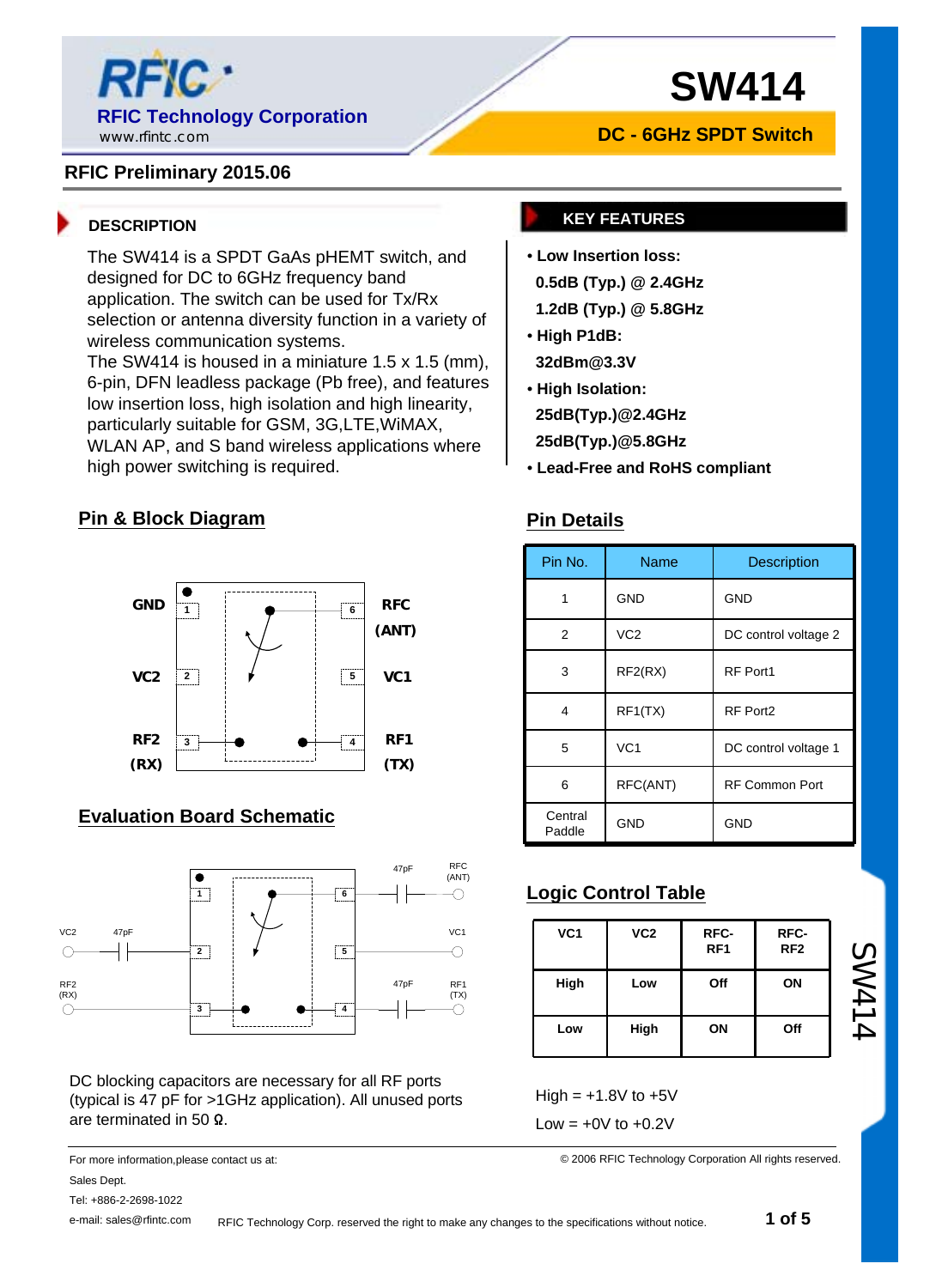

**DC - 6GHz SPDT Switch**

#### **RFIC Preliminary 2015.06**

# **Absolute Maximum Ratings Important Note:**

| <b>Parameter</b>                                                 | <b>Rating</b>    | Unit |
|------------------------------------------------------------------|------------------|------|
| Gate-Source Voltage $(V_{GS})$                                   | $+5.5$           | ν    |
| <b>RF Input Power</b><br>(under acceptable bias state, > 500MHz) | $+32$            | dBm  |
| Operating Ambient Temperature                                    | $-40$ to $+125$  | °С   |
| Storage Temperature                                              | $-65$ to $+150$  | °C.  |
| Moisture Level                                                   | MSL <sub>1</sub> |      |
| <b>ESD Level</b>                                                 | Class 1A HBM     |      |

The information provided in this datasheet is deemed to be accurate and reliable only at present time. RFIC Technology Corp. reserves the right to make any changes to the specifications in this datasheet without prior notice.



#### **Caution: ESD Sensitive Appropriate precaution in handling, packaging And testing devices must be observed.**

# **Electrical Characteristics for 25 ℃ Ambit Temperature**

Logic High = 3V; Logic Low = 0V;  $T_{\sf A}$  = 25°C; unless otherwise noted.

|                             | <b>Specification</b> |       |            |              |                                                                |  |
|-----------------------------|----------------------|-------|------------|--------------|----------------------------------------------------------------|--|
| <b>Parameter</b>            | <b>Min</b>           | Typ.  | <b>Max</b> | <b>Units</b> | <b>Notes</b>                                                   |  |
| <b>Insertion Loss</b>       |                      | 0.4   |            | dB           | $DC - 1.0GHz$                                                  |  |
| (IL)                        |                      | 0.5   | 0.8        |              | $1.0 - 3.0$ GHz                                                |  |
|                             |                      | 0.8   | 1.1        |              | $3.0 - 5.0$ GHz                                                |  |
|                             |                      | 0.5   | 0.7        |              | $2.4 - 2.5$ GHz                                                |  |
|                             |                      | 1.2   | 1.5        |              | $5.0 - 6.0$ GHz                                                |  |
| Isolation                   |                      | 30    |            | dB           | $DC - 1.0GHz$                                                  |  |
| (ISO)                       | 23                   | 25    |            |              | $1.0 - 3.0$ GHz                                                |  |
|                             | 23                   | 26    |            |              | $3.0 - 5.0$ GHz                                                |  |
|                             | 24                   | 26    |            |              | $2.4 - 2.5$ GHz                                                |  |
|                             | 23                   | 25    |            |              | $5.0 - 6.0$ GHz                                                |  |
| <b>VSWR</b>                 |                      | 1.3:1 | 1.5:1      | dB           | $DC - 6.0GHz$                                                  |  |
| IP <sub>1dB</sub>           |                      | 35    |            | dBm          | $0.5 - 6.0$ GHz, V <sub>High</sub> =5V, V <sub>Low</sub> =0V   |  |
|                             |                      | 32    |            |              | $0.5 - 6.0$ GHz, V <sub>High</sub> =3.3V, V <sub>Low</sub> =0V |  |
|                             |                      | 24    |            |              | $0.5 - 6.0$ GHz, V <sub>High</sub> =1.8V, V <sub>Low</sub> =0V |  |
| IIP3                        |                      | 48    |            | dBm          | $0.5 - 6.0$ GHz, V <sub>High</sub> =3V, V <sub>Low</sub> =0V   |  |
|                             |                      |       |            |              | $\triangle$ F = 5 MHz, Pin=+20dBm/tone                         |  |
| Switching Speed             |                      |       |            |              |                                                                |  |
| ${\tt T_{ON}}$              |                      | 200   |            | ns           | 50% control to 90% RF                                          |  |
| $\mathsf{T}_{\mathsf{OFF}}$ |                      | 100   |            |              | 50% control to 10% RF                                          |  |
| <b>Control Current</b>      |                      | 5     | 10         | uA           |                                                                |  |

#### Note: All measurements made in a 50 ohm system.

For more information,please contact us at:

© 2006 RFIC Technology Corporation All rights reserved.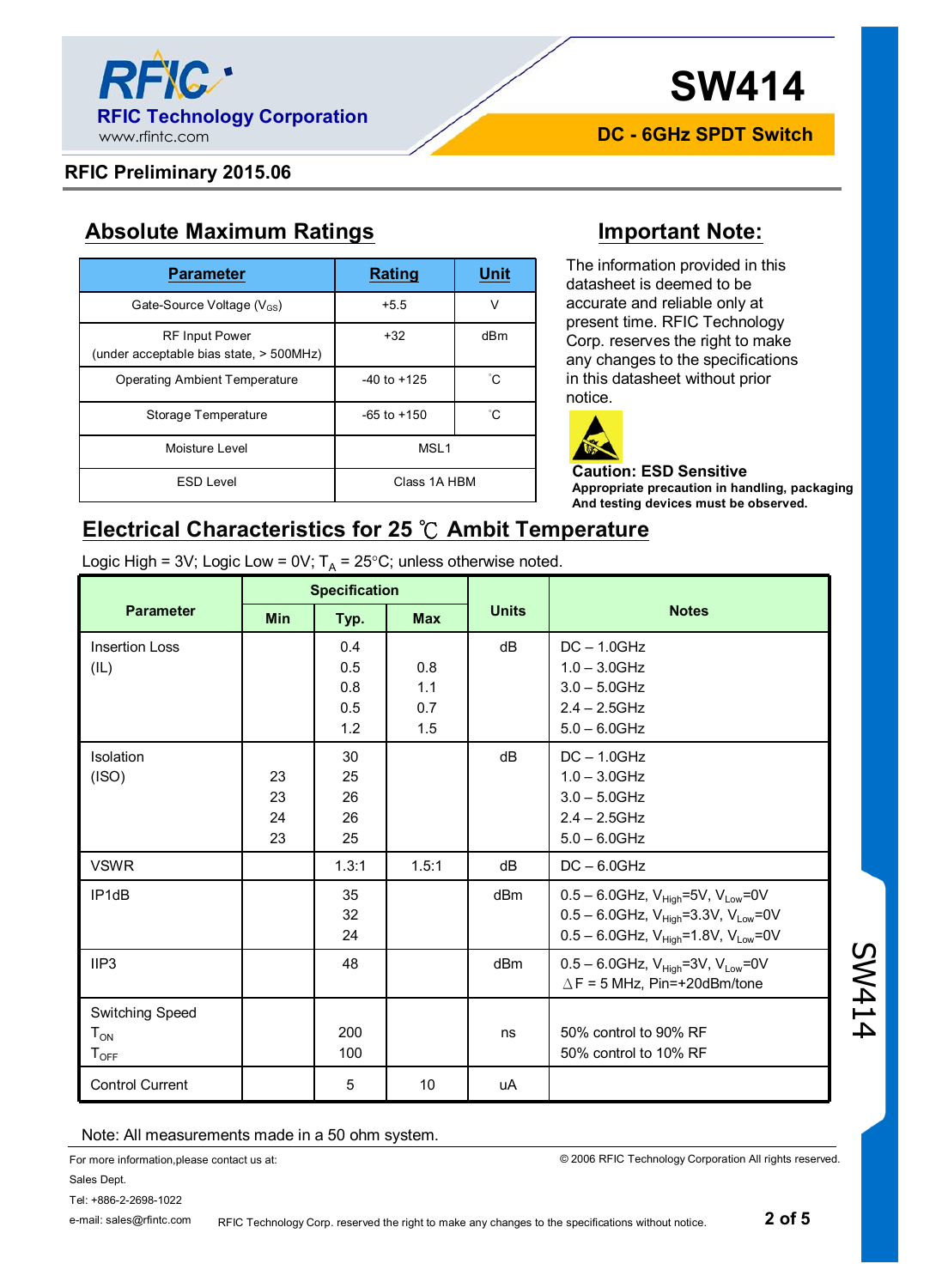

**DC - 6GHz SPDT Switch**

### **RFIC Preliminary 2015.06**

# **Typical Characteristic Chart**

**(RFC to RF1, RF2 (0, 2.7 V), TOP = +25℃)**







For more information,please contact us at: Sales Dept. Tel: +886-2-2698-1022 e-mail: sales@rfintc.com

© 2006 RFIC Technology Corporation All rights reserved.

SW414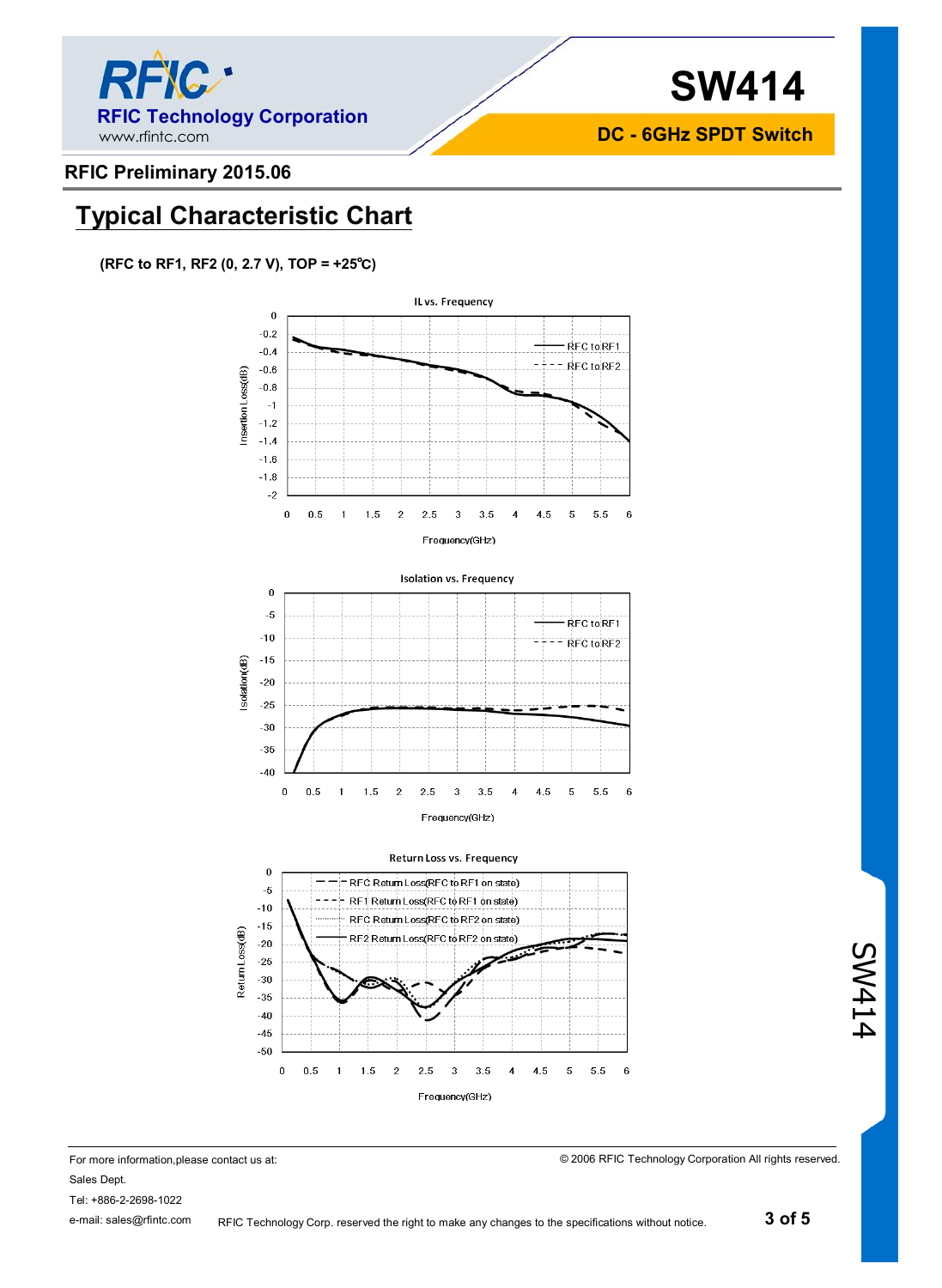

# **RFIC Preliminary 2015.06**

**SW414 DC - 6GHz SPDT Switch**

# **Package Outline**

# **Top View Bottom View**





# **Side View**





|        | Dimensions in Millimeters |          |       |  |
|--------|---------------------------|----------|-------|--|
| Symbol | MIN                       | NOM      | MAX   |  |
| А      | 0,35                      |          | 0.40  |  |
| A1     | 0.00                      |          | 0.05  |  |
| Α2     | 0.223                     |          | 0.273 |  |
| ΑЭ     |                           | 0.127REF |       |  |
| b      | 0.15                      | 0.20     | 0.25  |  |
| D      | 1.45                      | 1.50     | 1,55  |  |
| $\Box$ |                           | 1.2BSC   |       |  |
| E      | 1,45                      | 1.50     | 1.55  |  |
| E1     |                           | 0.70BSC  |       |  |
| Е2     |                           | 0.30BSC  |       |  |
| e      |                           | 0.50BSC  |       |  |
| L      | 0.15                      | 0.20     | 0.25  |  |
| Θ      | $-12$                     |          | ٥     |  |
| ccc    |                           | 0.08     |       |  |
| М      |                           |          | 0.05  |  |
| Burr   | 0.00                      | 0.03     | 0.06  |  |

© 2006 RFIC Technology Corporation All rights reserved.

SW414

#### For more information,please contact us at: Sales Dept. Tel: +886-2-2698-1022

e-mail: sales@rfintc.com